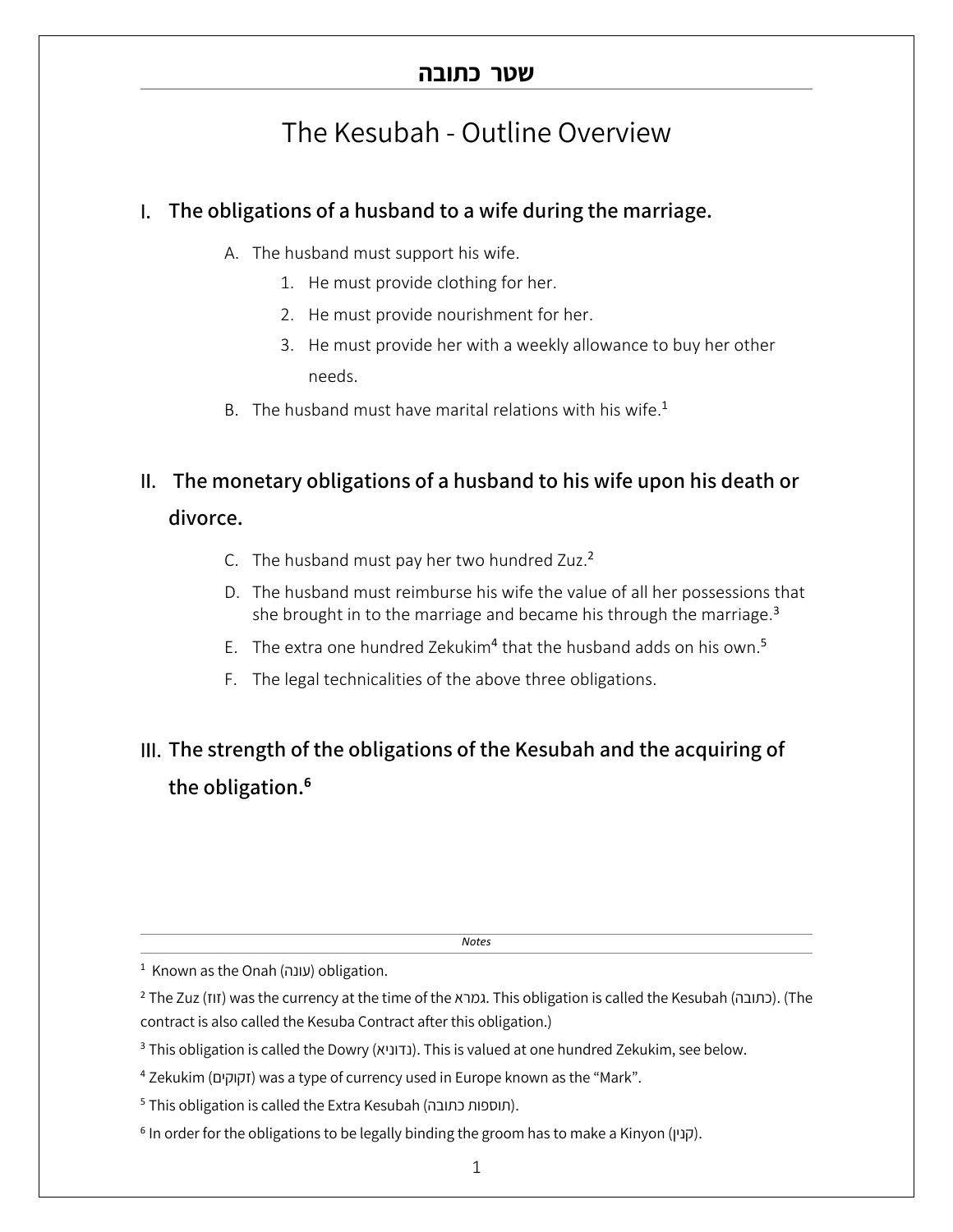On Thursday - בחמישי בשבת

the 29th of the month of Nissan - בתשעה ועשרים יום לחדש ניסן

תות תמשת אלפים ושבע מאות וששים ושתים - 5762 the year

from the creation of the world - לבריאת עולם

according to the way we count here, - למנין שאנו מונין כאן

in The Holy City of Yerushalayim - ירושלים עיה"ק תובב"א

[we the witnesses know] how Yitzchok son of Avrohom - איך שהבחור יצחק בן אברהם

Besulah<sup>7</sup> - אמר לה להדא בתולתא

Rivkah daughter of Besuel - רבקה בת בתואל

"Be for me a wife - ותנאל יל יוה

in accordance with the laws of Moshe and Yisroel"8 - כדת משה וישראל.

ואנא אפלח - 1will work [to support]<sup>9</sup>

and I will honor - ואוקיר

and I will provide sustenance - ןוזיאו

and I will support [provide clothing] - ואפרנס

יתיכי ליכי. - <sup>10</sup> vou.

נהלכות גוברין יהודאין - 11ke the laws of the Jews<sup>11</sup>

that work[to support] - ןיחלפד

honor, provide sustenance, and support - ומוקרין וזנין ומפרנסין

their wives - לנשיהון

*Notes*

 $<sup>7</sup>$  A Besulah is a woman who did not have relations with any man, whether in or out of marriage.</sup>

<sup>8</sup> This means that the ןישודק is only by the guidelines and in accordance with rabbinic law, that is to say if the םימכח do not want this ןישודק it is not a valid ןישודק and that he is obligating himself to her through this ןישודק all that the הרות and the םימכח are בייחמ a husband to a wife. There are some that say this refers to the obligation of .עונה.

<sup>9</sup> There is a disagreement if this obligation includes hiring one's self out if he cannot make a living.

<sup>10</sup> These are two words which both mean you, יכיתי is referring to סנרפאו ןוזיאו ריקוא and יכל is referring to אפלח.

<sup>11</sup> Literally "Like the laws of Jewish men" i.e. the laws applicable to Jewish men; the husband's obligations.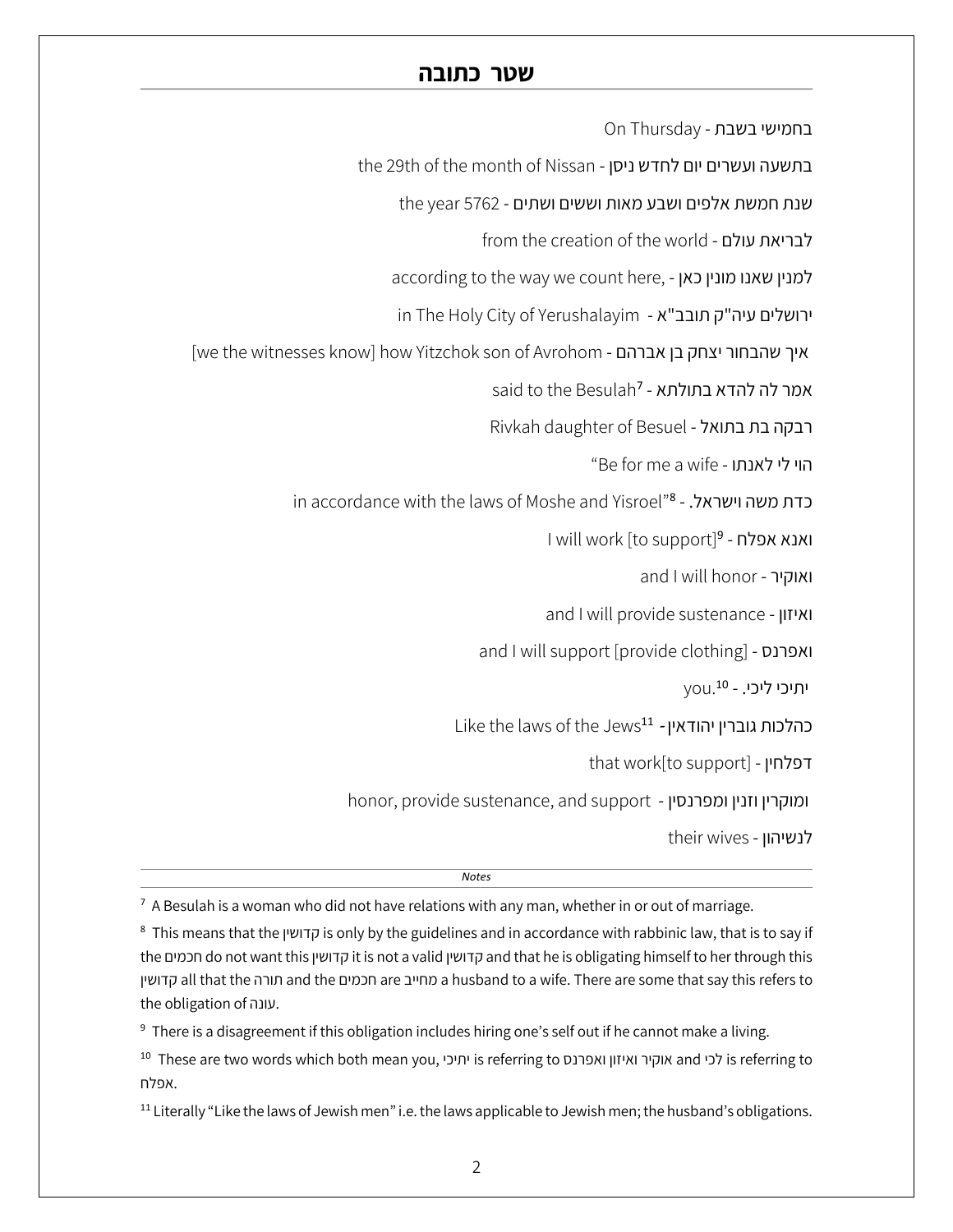with truth.<sup>12</sup> - .בקושטא

And I will give you - ויהיבנא ליכי

the worth of your Besulim<sup>13</sup> - יכהר בתוליכי

two hundred Zuz - כסף זוזי מאתן

which is coming to you according to Biblical law.<sup>14</sup> - דחזי ליכי מדאורייתא.

[And I will give you] your sustenance and your clothing - ומזוניכי וכסותיכי

and money for your needs<sup>15</sup> - וסיפוקיכי

and I will be with you like is the way of the land.<sup>16</sup> - ומיעל לותיכי כאורח כל ארעא.

[In accordance with] the agreement of - תאיבצו

Miss Rivkah daughter of Besuel the Besulah - ארת רבקה בת בתואל בתולתא דא

to be with him for a wife.<sup>17</sup> - והות ליה לאנתו.

And the dowry<sup>18</sup> - ודן נדוניא

that she brought in from her father's house - דהנעלת ליה מבי אבוה

#### *Notes*

<sup>12</sup> Meaning, that he was מקדש her with the intention to obligate himself in providing support clothing, sustenance and the obligations of הנוע .

<sup>13</sup> A הלותב receives two hundred Zuz, and a widow or divorcee receives one hundred Zuz. A woman that previously had a full marriage (i.e. ןיאושינ( , even if there are witnesses that she was not alone with her first husband until divorce, nonetheless receives only one hundred from her second husband (יש"ע אה"ע ס"ז בי).

 $14$  This payment is due upon death of the husband or divorce. There is a dispute if this obligation is indeed a biblical obligation. According to those that say it is biblical, the text of the הבותכ is literal, according to those which say this is a rabbinical obligation, the explanation would be that this obligation is to be paid with biblical םילקש which were pure silver and much more valuable than standard currency.

<sup>15</sup> This refers to the obligation to give a wife a weekly allowance of one hundred פסף) כסף is a Talmudic currency), besides for the obligation of sustenance and clothing.

16 This refers to the obligation of .עונה.

 $17$  Meaning, the marriage was done with her consent, for a man cannot marry a woman against her will.

 $18$  The "dowry" refers to all the money and items of monetary value that the woman owns when she gets married.

General introduction to the next part of the כתובה: When a woman gets married all her belongings an item of monetary value goes into the possession of the husband (unless otherwise stipulated in the הבתובה). The husband then accepts responsibility for these items, that if there is a divorce or he dies he will reimburse her for the worth of these items.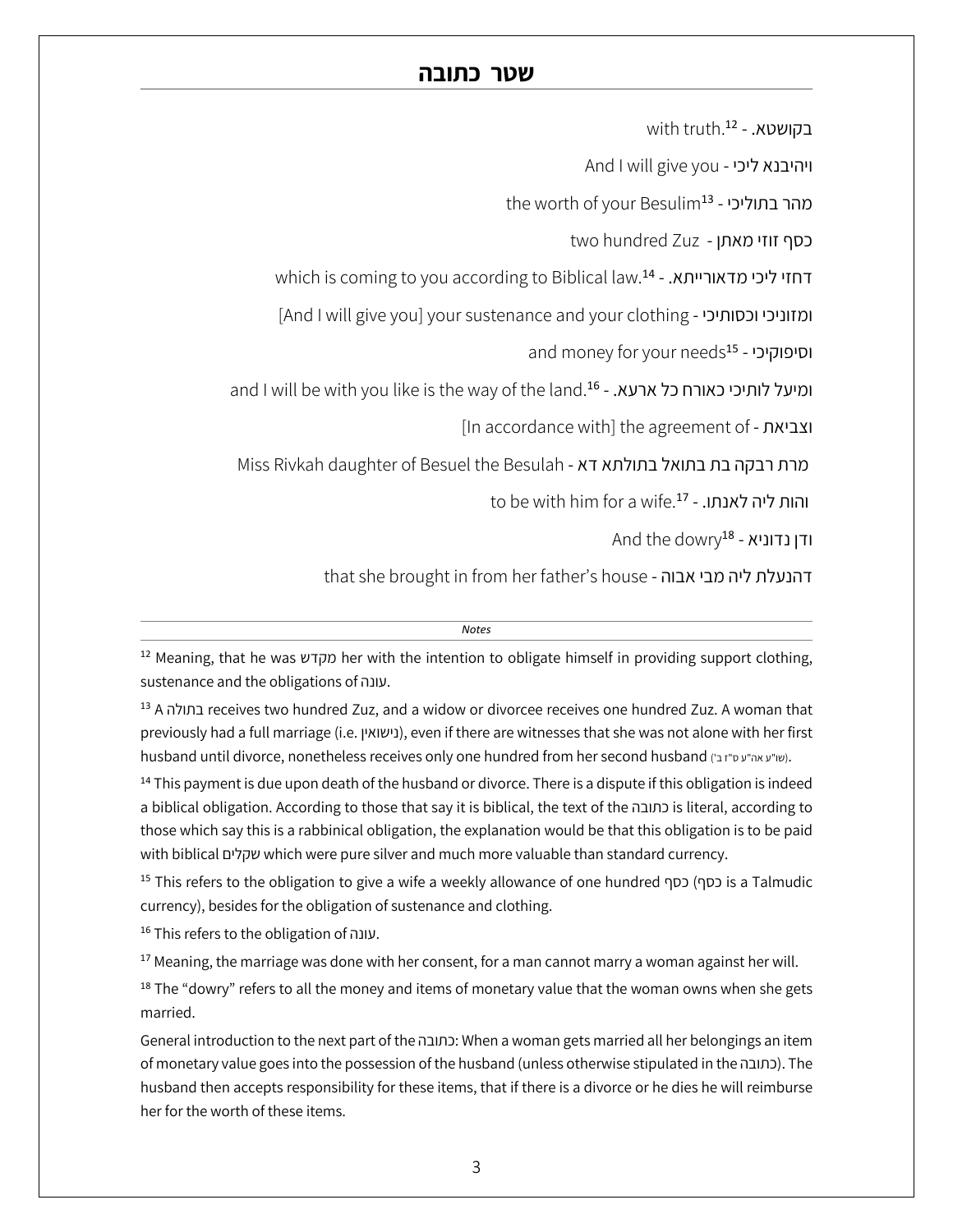whether [in the form of] silver or gold - בין בכסף בין בזהב

whether [in the form of] jewelry, - ,בין בתכשיטין

clothing, - ,במאני דלבושא

house hold items, - בשימושי דירה,

or bedroom items.<sup>19</sup> - ובשימושא דערסא.

Yitzchok son of Avrohom our groom obligates himself - קבל עליו יצחק בן אברהם חתן דנן

one hundred Zekukim<sup>20</sup>- במאה זקוקים

of pure silver.<sup>21</sup> - .כסף צרוף

and he added on from his own<sup>22</sup> - והוסיף לה מן דיליה

another one hundred Zekukim of pure silver - מאה זקוקים כסף צרוף אחרים

matching those<sup>23</sup>, - כנגדם,

the total being two hundred Zekukim of pure silver. - . סך הכל מאתים זקוקים כסף צרוף

And so said Yitzchok son of Avrohom, our groom: - וכן אמר יצחק בן אברהם חתן דנן:

The obligation of this Kesubah contract<sup>24</sup>, - אחריות שטר כתובתא דא,

*Notes*

<sup>19</sup> Pillows, blankets, linen etc.

<sup>20</sup> One hundred םיקוקז is an evaluation of the average worth of the "dowry", and so he obligates himself to pay her this much upon divorce or death. The groom always obligates himself one hundred ןיקוקז because this is the average dowry, if either of them want they could have a professional assessment of her monetary items and then obligate himself in this exact amount; but the one hundred םיקוקז is the standard accepted obligation. (Some are of the opinion that one hundred םיקוקז is an evaluation of the "dowry" and the aforementioned two hundred TIT.)

<sup>21</sup> This is an obligation to pay the כתובה with money (currency of that country). "Money" as opposed to paying with things of monetary value, which according to הכלה he could pay back with; but he is making a special obligation on himself voluntarily to pay back with currency.

<sup>22</sup> "He" i.e. the husband. "From his own" i.e. that this one hundred םיקוקז not obligated by Biblical or Rabbinical law rather he voluntarily obligates himself in this; to be paid in addition to the two hundred זוז and the one hundred םיקוקז . This money is also paid if there is a divorce or upon death.

<sup>23</sup> The aforementioned obligatory one hundred וקוקים.

<sup>24</sup> This refers to the two hundred  $I$ II which is known as the "המובה" in Talmudic terminology.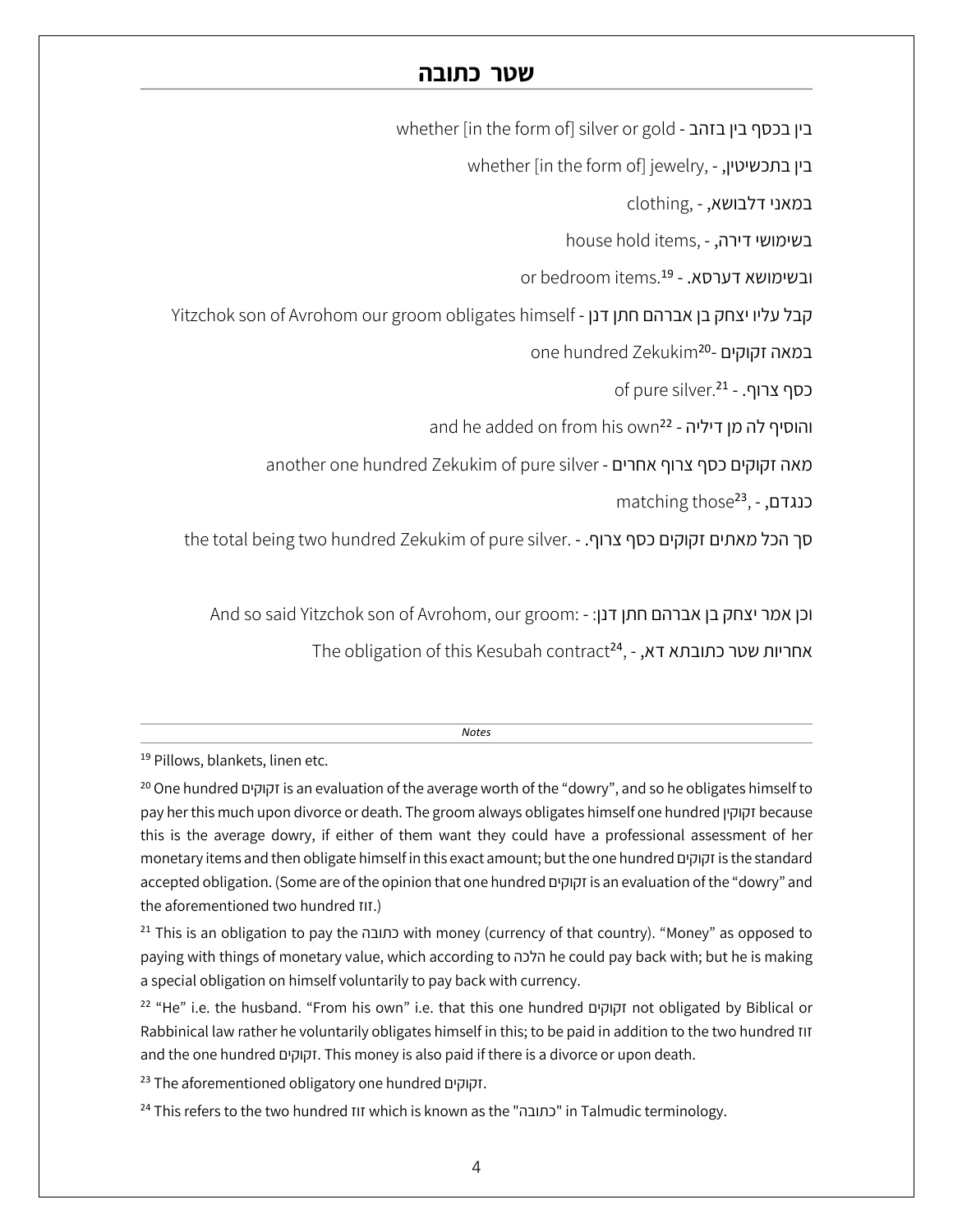the dowry<sup>25</sup> and the extra<sup>26</sup> - צדוניא דן ותוספתא דא

I accept upon myself - קבלית עלי

and upon those who inherit after me<sup>27</sup> - ועל ירתי בתראי

to pay [all of the aforementioned obligations] - להתפרע

from the best and finest of my real state - מכל שפר ארג נכסין

and from my possessions<sup>28</sup> - וקנינין

which I have under the sky,<sup>29</sup> - דאית לי תחות כל שמיא,

which I have acquired - ידקנאי

and what I will acquire, - ודעתיד אנא למקנא,

possession which have responsibility<sup>30</sup> - נכסין דאית להון אחריות

and possessions which do not have responsibility, - ודלית להון אחריות,

they will all be responsible<sup>31</sup> - כלהון יהון אחראין

and be as a guarantor<sup>32</sup> - וערבאין

to collect from them - לפרוע מנהון

| <b>Notes</b>                                                                                                       |
|--------------------------------------------------------------------------------------------------------------------|
| <sup>25</sup> This refers to the first one hundred וקוקים which he accepted to pay as reimbursement for the dowry. |

<sup>26</sup> This refers to the latter one hundred וקוקים which he accepted to pay voluntarily; known as the תוספות" "Calmudic terminology. "כתובה" in Talmudic terminology.

<sup>27</sup> Meaning, that those who inherit me are obligated to use the inheritance to pay for all these obligations. <sup>28</sup> This refers to movable items as opposed to real estate.

<sup>29</sup> Where ever it may be.

<sup>30</sup> This requires a brief introduction: Normally when someone obligates himself money to someone else or borrows money, all his real estate becomes obligated to pay back, meaning that if he sells this land or he dies and there is no money to pay for his loan the lender may take the land from the buyer or from the inheritance. This applies only to real estate, but all movable possessions may only be collected if they still belong to the borrower and the borrower is still living. Hence, "possession which have responsibility" refers to real estate and "possession which do not have responsibility" refers to movable possessions. By the obligations in the הבותכ there was a special law that even movable possessions could be collected from the inheritance of the husband (but not from a buyer, although real estate could be collected from the buyer).

<sup>31</sup> See above note.

<sup>32</sup> This means that just like you can't collect from a guarantor unless the borrower has no money, here too she cannot collect (real estate) from the buyer unless the husband has no money.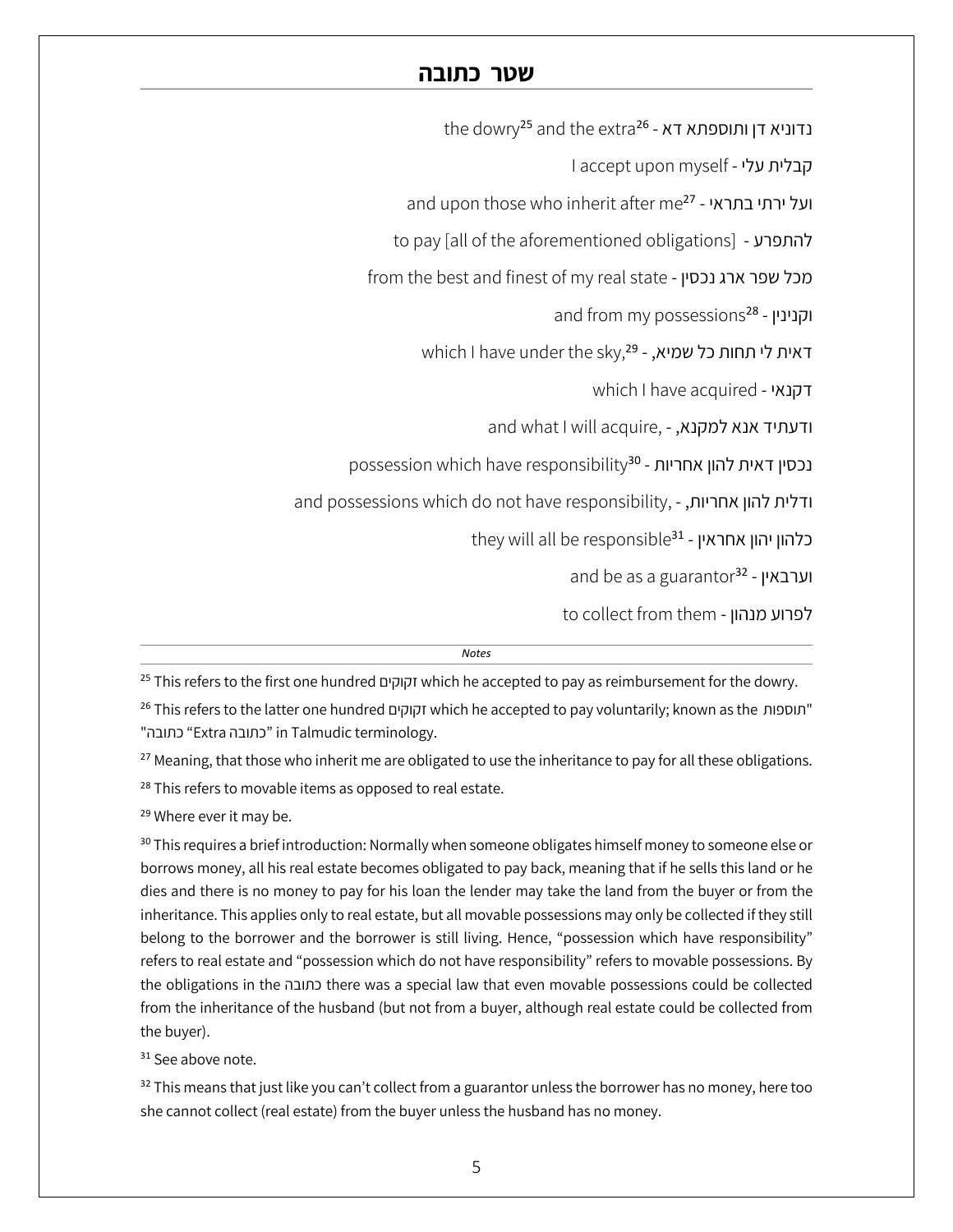this Kesubah contract, - שטר כתובתא דא,

the dowry and the extra, - נדוניא דן ותוספתא דא,

from me, - , יאנמ

and [you may] even [collect from] the shirt on my back<sup>33</sup>- ואפילו מן גלימא דעל כתפאי

in my life<sup>34</sup> or in my death - בחיי ובמותי

[the responsibilities begin] from this day - מן יומא דנן

and [continue] forever. - . םלעלו

And the responsibilities of this Kesubah contract, - ואחריות שטר כתובתא דא,

the dowry and the extra, - נדוניא דן ותוספתא דא

Yitzchok son of Avrohom, our groom, has accepted upon - קיבל עליו יצחק בן אברהם חתן דנן him self

with all of the stringencies - ככל חומר

of the Kesubah contract - **שטרי כתובות** 

and the extra - תותפסותו

like the customary laws applicable to Jewish daughters<sup>35</sup> - דנהגין בבנות ישראל

of which were made by our scholars of blessed memory. - העשויין כתיקון חכמינו ז"ל.

and not [by the laws] of Asmachtah<sup>36</sup> - דלא כאסמכתא

and not [by the laws] of "additions to the contract".<sup>37</sup> - יודלא כטופסי דשטרי.

*Notes*

 $33$  This does not mean she can collect from the clothing he is wearing and leave him unclothed; rather if his only possessions are one set of expensive clothing which he wears he must sell them and buy cheaper clothing and give her the difference.

<sup>34</sup> Upon divorce.

<sup>35</sup> Meaning he accepts upon himself to follow all the accepted laws applicable to the התובה and to accept the decrees of the local rabbinic court regarding his הבותכ .

<sup>36</sup> An Asmachtah is when someone obligates himself verbally with no intention to keep his word. We are saying this is not the case here rather he intends to keep all of the above.

<sup>37</sup> "Additions to the contract" refers to extra obligations written in the contract by the scribe without specific instructions. Here too we are saying this is not the case here, rather the entire הבותכ is written to the exact instructions of the husband.